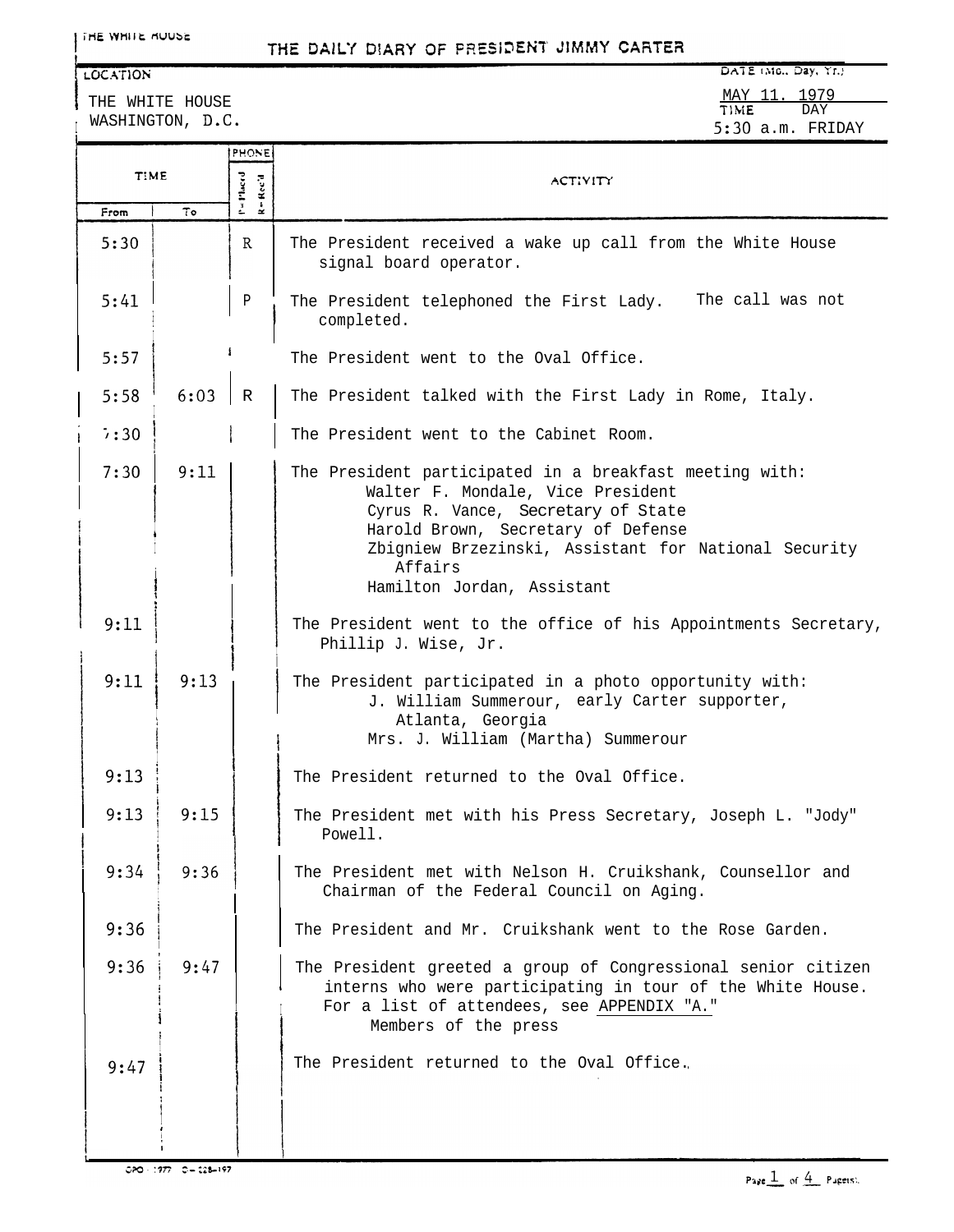### LOCATION

THE WHITE HOUSE WASHINGTON, D.C.

| $U \wedge I \subset (M_0, U_0)$ . II.) |  |                    |  |
|----------------------------------------|--|--------------------|--|
|                                        |  | MAY 11, 1979       |  |
| <b>TIME</b>                            |  | DAY                |  |
|                                        |  | $9:47$ a.m. FRIDAY |  |

|                   |       | <b>PHONE</b>                            |                                                                                                                                                                                                                                                                                                                                               |
|-------------------|-------|-----------------------------------------|-----------------------------------------------------------------------------------------------------------------------------------------------------------------------------------------------------------------------------------------------------------------------------------------------------------------------------------------------|
| TIME              |       | P=Placed<br>$= \text{Rec}^* \textbf{d}$ | ACTIVITY                                                                                                                                                                                                                                                                                                                                      |
| From              | То    | $\approx$                               |                                                                                                                                                                                                                                                                                                                                               |
| 9:47              | 10:00 |                                         | The President met with:<br>Frank B. Moore, Assistant for Congressional Liaison<br>Stuart E. Eizenstat, Assistant for Domestic Affairs<br>and Policy<br>Mr. Powell<br>Rex L. Granum, Deputy Press Secretary<br>William H. Cable, Deputy Assistant for Congressional<br>Liasion<br>Danny C. Tate, Deputy Assistant for Congressional<br>Liaison |
| $10:10$ I $10:15$ |       |                                         | The President met with Mr. Powell.                                                                                                                                                                                                                                                                                                            |
| 10:20             | 10:21 | $\mathbb{R}$                            | The President talked with Mr. Moore.                                                                                                                                                                                                                                                                                                          |
| 10:30             | 10:34 |                                         | The President met with Mr. Eizenstat.                                                                                                                                                                                                                                                                                                         |
| 11:10             |       |                                         | The President returned to the Cabinet Room.                                                                                                                                                                                                                                                                                                   |
| 11:10             | 11:20 |                                         | The President participated in a Cabinet Meeting to discuss<br>For a list of attendees, see APPENDIX "B."<br>SALT.                                                                                                                                                                                                                             |
| 11:20             |       |                                         | The President went to his private office.                                                                                                                                                                                                                                                                                                     |
| 12:00             |       |                                         | The President returned to the Oval Office.                                                                                                                                                                                                                                                                                                    |
| 12:05             | 12:10 |                                         | The President made a statement to the press on the Congressional<br>defeat of the Administration's gas rationing plan.                                                                                                                                                                                                                        |
| 12:10             |       |                                         | The President returned to his private office.                                                                                                                                                                                                                                                                                                 |
| 12:12             |       |                                         | The President returned to the second floor Residence                                                                                                                                                                                                                                                                                          |
| 12:30             |       |                                         | The President had lunch.                                                                                                                                                                                                                                                                                                                      |
| 1:10              |       |                                         | The President returned to the Oval Office.                                                                                                                                                                                                                                                                                                    |
| 1:10              | 1:18  |                                         | The President met with:<br>Vice President Mondale<br>Mrs. Mondale<br>Hume Cronyn, actor, currently playing in "Gin Game"<br>at the John F. Kennedy Center for the Performing<br>Arts<br>Jessica Tandy, actress, currently playing in "Gin Game"<br>at the John F. Kennedy Center for the Performing<br>Arts                                   |
| 1:18              |       |                                         | The President returned to the Cabinet Room.                                                                                                                                                                                                                                                                                                   |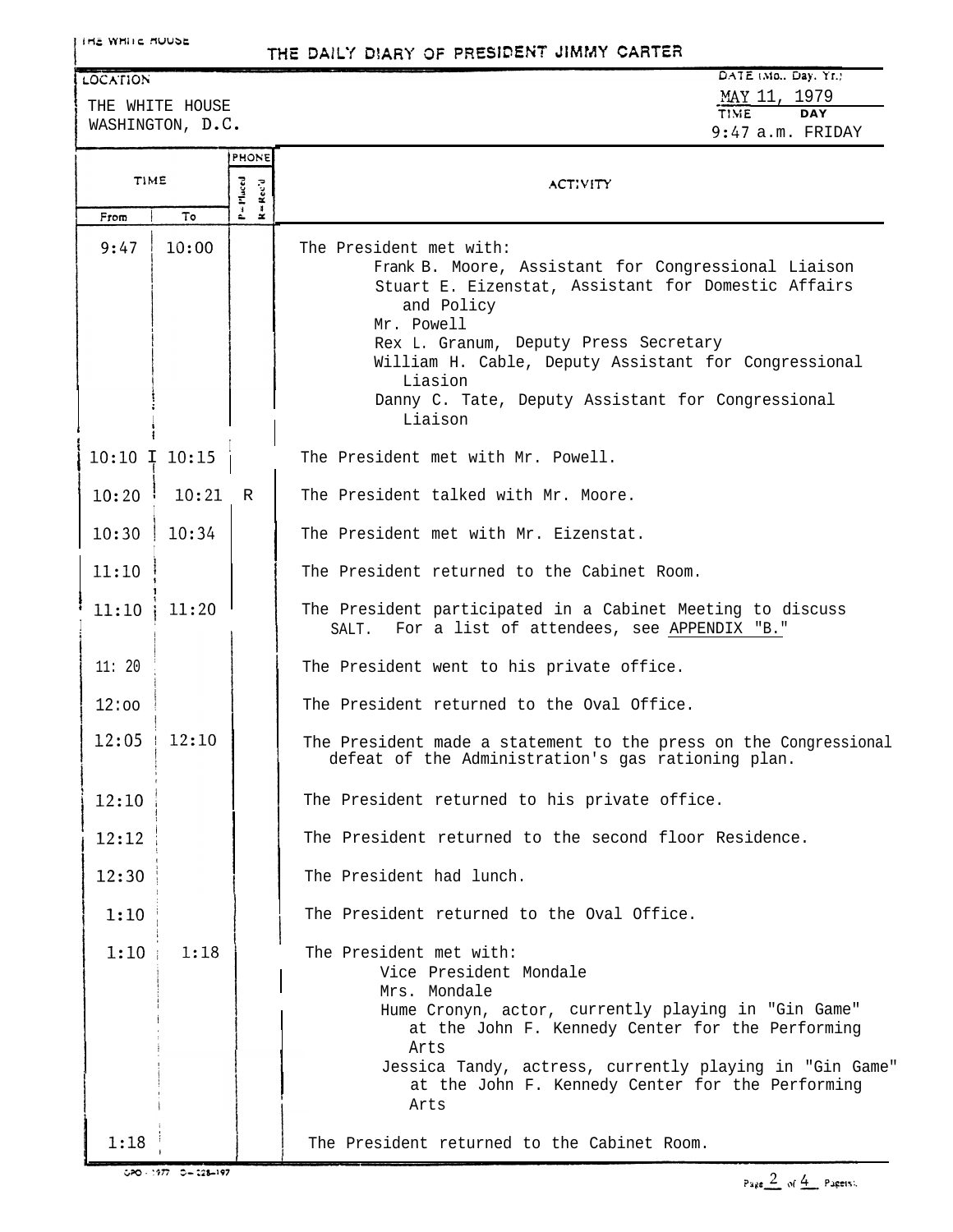THE WHITE HOUSE WASHINGTON, D.C.

| LOCATION         | DATA E (M0., Day, Yr.) |
|------------------|------------------------|
| THE WHITE HOUSE  | MAY 11, 1979           |
| WASHINGTON, D.C. | TIME.<br>DAY           |
|                  | $1:18$ p.m. FRIDAY     |

|             |                          | PHONE                                                                        |                                                                                                                                                                                                                                                                                                |  |
|-------------|--------------------------|------------------------------------------------------------------------------|------------------------------------------------------------------------------------------------------------------------------------------------------------------------------------------------------------------------------------------------------------------------------------------------|--|
| <b>TIME</b> |                          | P = Placed<br>$\mathbf{R} = \mathbf{R}\,\mathbf{c}\,\mathbf{c}'\,\mathbf{d}$ | ACTIVITY                                                                                                                                                                                                                                                                                       |  |
| From        | To                       |                                                                              |                                                                                                                                                                                                                                                                                                |  |
| 1:18        | 1:45                     |                                                                              | The President participated in a question and answer session<br>with editors and news directors. For a list of attendees,<br>see APPENDIX "C."<br>Members of the press, in/out                                                                                                                  |  |
| 1:45        |                          |                                                                              | The President returned to the Oval Office.                                                                                                                                                                                                                                                     |  |
| 2:00        | 2:20                     |                                                                              | The President met with:<br>Governor Forrest Hood "Fob" James, Jr. (D-Alabama)<br>Ronald Dunson, Chief of Security for Governor James<br>Jack H. Watson, Jr., Assistant for Intergovernmental<br>Affairs and Cabinet Secretary<br>James C. Free, Special Assistant for Congressional<br>Liaison |  |
| 2:20        |                          |                                                                              | The Presidential party went to the East Room.                                                                                                                                                                                                                                                  |  |
| 2:20        | 2:50                     |                                                                              | The President participated in a briefing for political<br>activists from Alabama. For a list of attendees, see<br>APPENDIX "D."<br>Members of the press                                                                                                                                        |  |
| 2:50        |                          |                                                                              | The President went to the Red Room.                                                                                                                                                                                                                                                            |  |
| 2:50        | 2:55                     |                                                                              | The President met with former George C. Wallace (D-Alabama).                                                                                                                                                                                                                                   |  |
| 2:54        |                          | R                                                                            | The President was telephoned by Representative Henry A.<br>Waxman (D-California). The call was not completed.                                                                                                                                                                                  |  |
| 2:56        |                          |                                                                              | The President returned to the Oval Office.                                                                                                                                                                                                                                                     |  |
| 3:00        | 3:02                     | $\mathbb{R}$                                                                 | The President talked with Mr. Cable.                                                                                                                                                                                                                                                           |  |
| 3:05        | 3:07                     | P                                                                            | The President talked with his Special Assistant for Consumer<br>Affairs, Esther Peterson.                                                                                                                                                                                                      |  |
| 3:18        | 3:21                     | P                                                                            | The President talked with Representative Waxman.                                                                                                                                                                                                                                               |  |
| 4:16        | 4:18                     | $\mathbb{R}$                                                                 | The President talked with Director of the Office of Management<br>and Budget (OMB) James T. McIntyre, Jr.                                                                                                                                                                                      |  |
| 5:07        |                          |                                                                              | The President went to the doctor's office.                                                                                                                                                                                                                                                     |  |
| 5:13        |                          |                                                                              | The President returned to the second floor Residence.                                                                                                                                                                                                                                          |  |
| 6:01        | 6:02                     | Ρ                                                                            | The President talked with Mr. Wise.                                                                                                                                                                                                                                                            |  |
| 6:15        |                          |                                                                              | The President went to the South Grounds.                                                                                                                                                                                                                                                       |  |
|             | 020 - 1977 - 0 - 128-197 |                                                                              | Page $\frac{3}{2}$ of $\frac{4}{2}$ Page(s).                                                                                                                                                                                                                                                   |  |